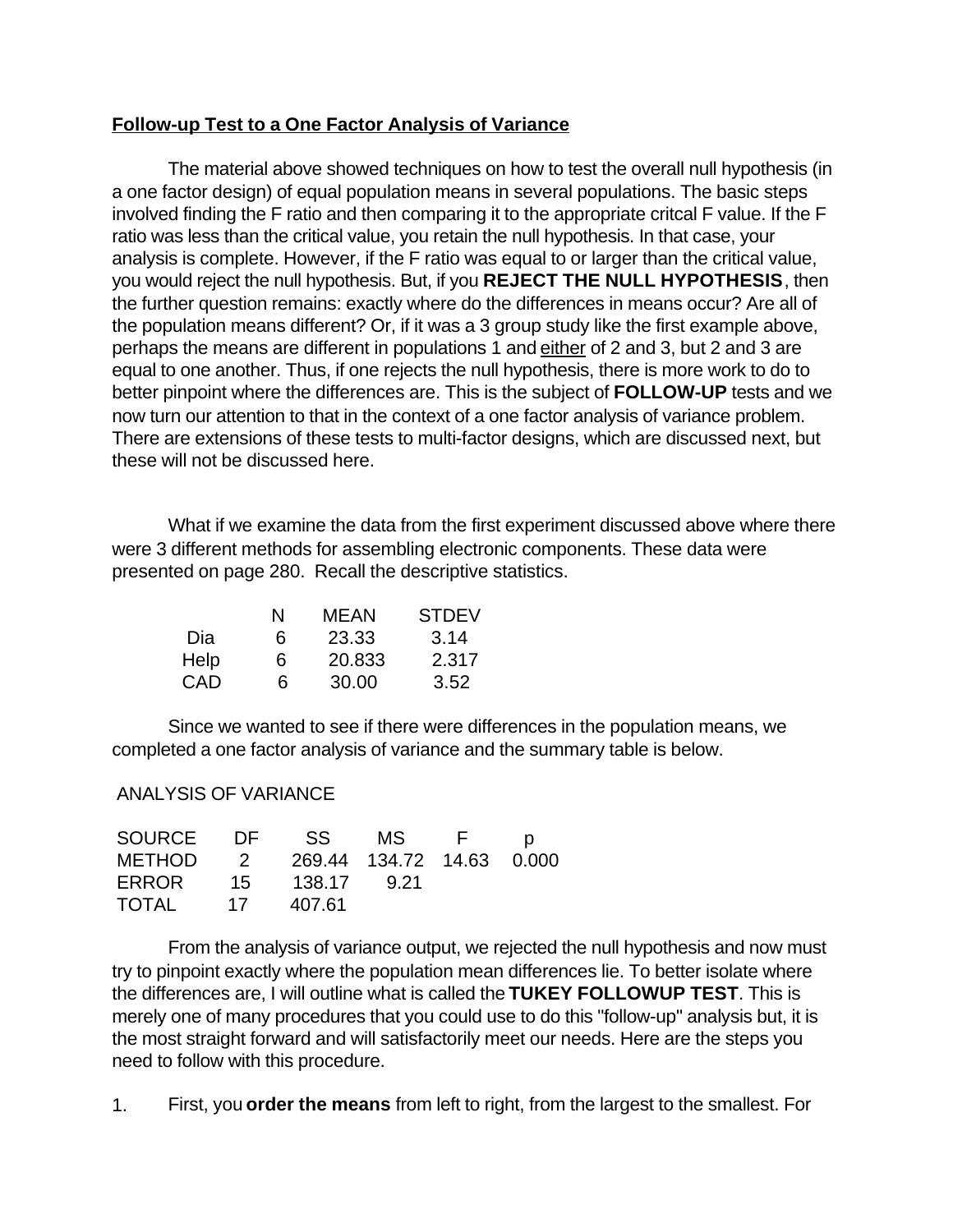our data, it looks as follows.

| CAD | Dia    | Help   |
|-----|--------|--------|
| 30  | 23.333 | 20.833 |

2. Second, you will need to **calculate a measure of "error"** that will be used (like in the t test) as a denominator for our test statistic. The formula is as follows.

Standard Error = Sqrt [ MS WG / n (for a group) ]

The MS WG term comes directly from the analysis of variance summary table and for our table above is 9.21. The n represents the number of people in each group and is 6 in this case. Note: Tukey tests work best when there are equal ns in the groups. For our data therefore, the standard error would be as follows.

Standard Error = Sqrt [ 9.21 / 6 ] = Sqrt [ 1.535 ] = **1.238**

3. The next step is to form Q values which, in the literature, are referred to as "Studentized Range Statistics". The Q formula looks as follows and is similar to the t test for differences in means.

 $Q = (Mean - Mean) / Standard Error$ L S

> With the ordered list of means from 1 above, you first select the pair of means that produces the largest difference since we must find a significant difference there. In the Q formula, we put on the left side in the numerator the larger of the two means (subscript L means larger) and the smaller of the two means on the right side. This means that the numerator of the Q test will always be positive (although it could be 0 if the last two means happen to be equal). Because of this formula set-up, the Q values cannot be negative and therefore are not exactly like t values that can take on both positive and negative values. Since there are 3 possible paired comparisons in this case, we will need 3 Q values: one for each comparison.

| First Q = $(30 - 20.833) / 1.238$             | $= 7.399$ |
|-----------------------------------------------|-----------|
| Second $Q = (30 - 23.333) / 1.238$            | $= 5.381$ |
| Third Q $= (23.333 - 20.833) / 1.238 = 2.017$ |           |

5. As with any statistical test, we need to compare our calculated values (Q's in this case) with some critical value (critical Q value). If the **calculated Q is equal to or larger than the critical value, we reject the null hypothesis**. But, if the calculated Q value is less than the critical value, we retain. The question is, where do we get the critical value of Q? The tables on the next 2 pages show the .05 critical values of Q. To enter the table, start with the .05 part at the top. The #G at the top means the number of groups in the study; it is 3 for our first example. The df on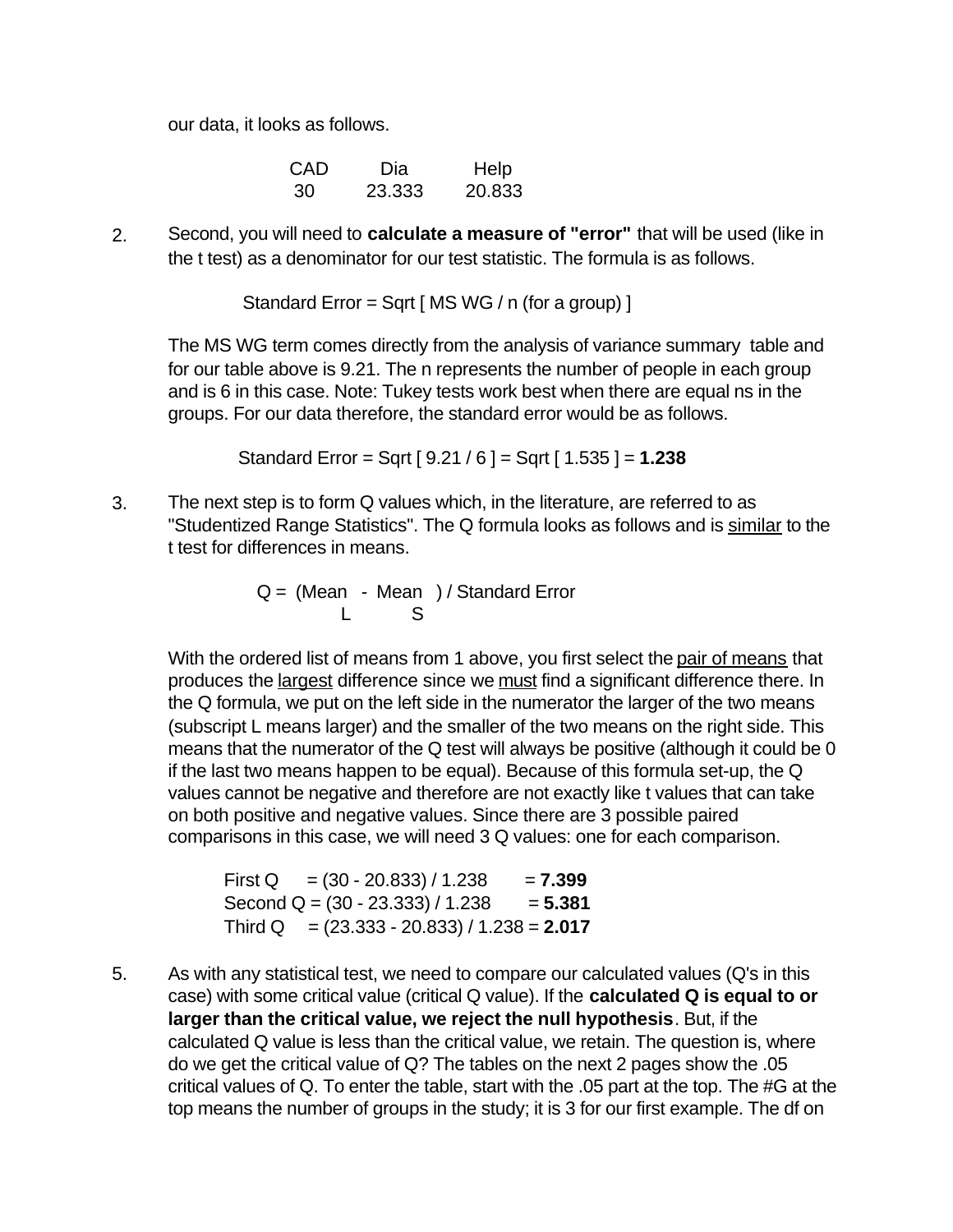the side represents the number of degrees of freedom for the **WITHIN OR ERROR** term of the analysis of variance table; 15 for our example. For this example, you need to find the intersection of the 3rd column and the 15 row and luckily there happens to be one: 3.674. **THIS IS OUR CRITICAL Q VALUE** in this study.

6. If you compare the calculated Q values from 4 to the critical value based on using the table as described in 5, you will see that the calculated Q values between 3 and 2 (7.399) and between 3 and 1 (5.38116) are **LARGER** than the critical value. Therefore, we reject these 2 separate null hypotheses. However, the comparison between 2 and 1 did not turn out to be significant. The bottom line in this case is that we think that population mean 3 is different than population mean 2 and population mean 1 but that we do not think that the means from populations 1 and 2 are different. In this study, it appears that the computer-aided method is better than either of the other two.

| df\#G          | $\overline{2}$ | 3     | 4     | 5     |
|----------------|----------------|-------|-------|-------|
| 1              | 17.97          | 26.98 | 32.82 | 37.08 |
| $\overline{2}$ | 6.085          | 8.331 | 9.798 | 10.88 |
| $\mathfrak{S}$ | 4.501          | 5.910 | 6.825 | 7.502 |
| 4              | 3.927          | 5.040 | 5.757 | 6.287 |
| 5              | 3.635          | 4.602 | 5.218 | 5.673 |
| 6              | 3.461          | 4.339 | 4.896 | 5.305 |
| $\overline{7}$ | 3.344          | 4.165 | 4.681 | 5.060 |
| 8              | 3.261          | 4.041 | 4.529 | 4.886 |
| 9              | 3.199          | 3.949 | 4.415 | 4.756 |
| 10             | 3.151          | 3.877 | 4.327 | 4.654 |
| 11             | 3.113          | 3.820 | 4.256 | 4.574 |
| 12             | 3.082          | 3.773 | 4.199 | 4.508 |
| 13             | 3.055          | 3.735 | 4.151 | 4.453 |
| 14             | 3.033          | 3.702 | 4.111 | 4.407 |

# **STUDENTIZED RANGE (Q) VALUES**

### **.05 alpha level: df = df for MS(WG); #G = number of groups**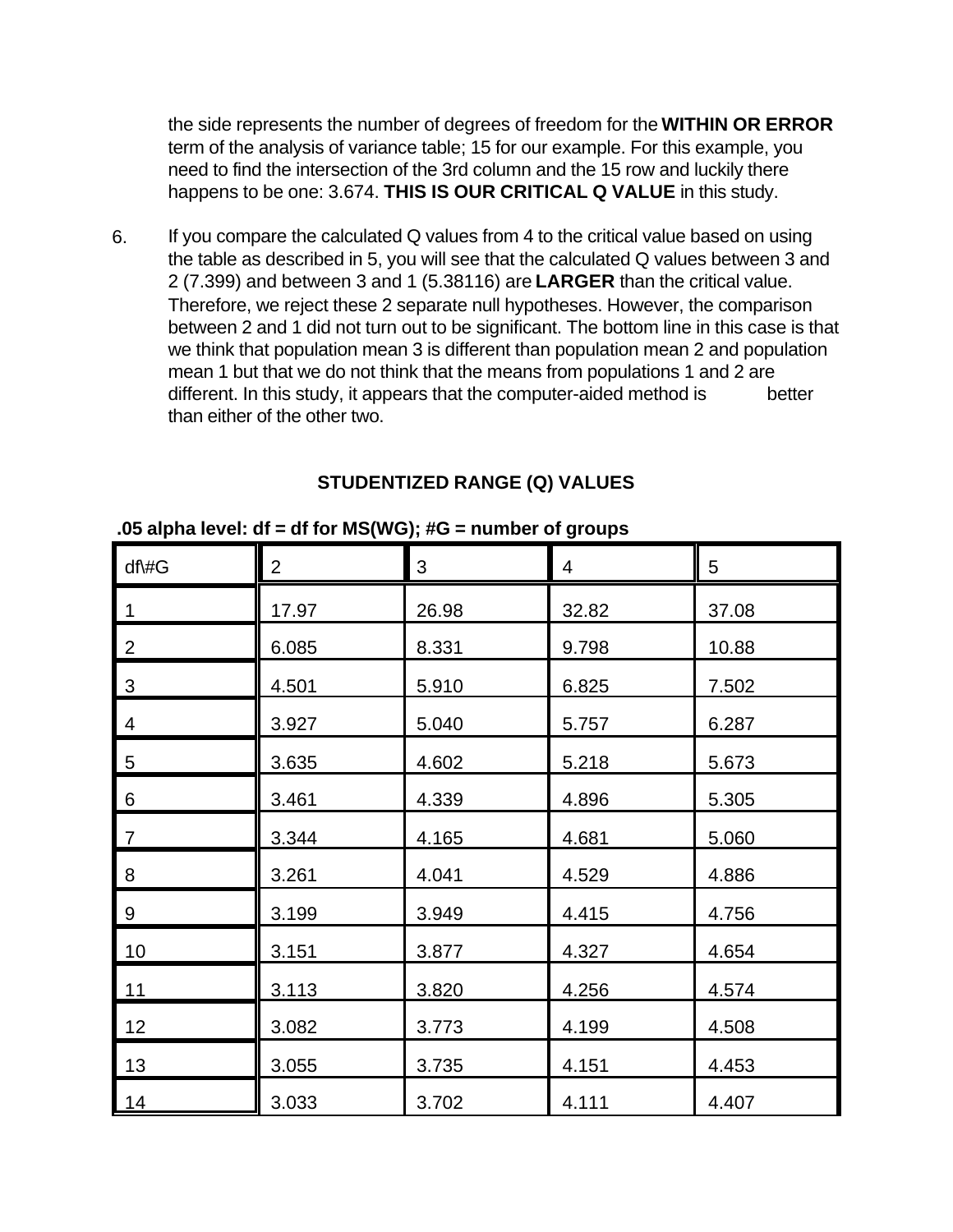| 15  | 3.014 | 3.674 | 4.076 | 4.367 |
|-----|-------|-------|-------|-------|
| 16  | 2.998 | 3.469 | 4.046 | 4.333 |
| 17  | 2.984 | 3.628 | 4.020 | 4.303 |
| 18  | 2.971 | 3.609 | 3.997 | 4.277 |
| 19  | 2.960 | 3.593 | 3.977 | 4.253 |
| 20  | 2.950 | 3.578 | 3.958 | 4.232 |
| 24  | 2.919 | 3.532 | 3.901 | 4.166 |
| 30  | 2.888 | 3.486 | 3.845 | 4.102 |
| 40  | 2.858 | 3.442 | 3.791 | 4.039 |
| 60  | 2.829 | 3.399 | 3.737 | 3.977 |
| 120 | 2.800 | 3.356 | 3.685 | 3.917 |

Note 1: Table abridged from Tables of range and studentized range, Annals of Mathematical Statistics, 31(1960), 1122-1147 by Harter. Used by permission of Institute of Mathematical Statistics.

Consider another experiment comparing 4 different methods of reading text material with the following results. This example is different than the 4 group study in the one factor analysis of variance section above since that one did not lead to a rejection of the null hypothesis. The data are as follows.

DATA FROM A 4 GROUP READING STUDY

Meth1 Meth2 Meth3 Meth4

| 26 | 24 | 32 | 23 |
|----|----|----|----|
| 25 | 17 | 34 | 29 |
| 29 | 16 | 29 | 26 |
| 21 | 13 | 19 | 20 |
| 20 | 21 | 27 | 24 |
| 18 | 19 | 28 | 25 |

If you complete the one factor analysis of variance, you would obtain the following analysis of variance summary table results.

ANALYSIS OF VARIANCE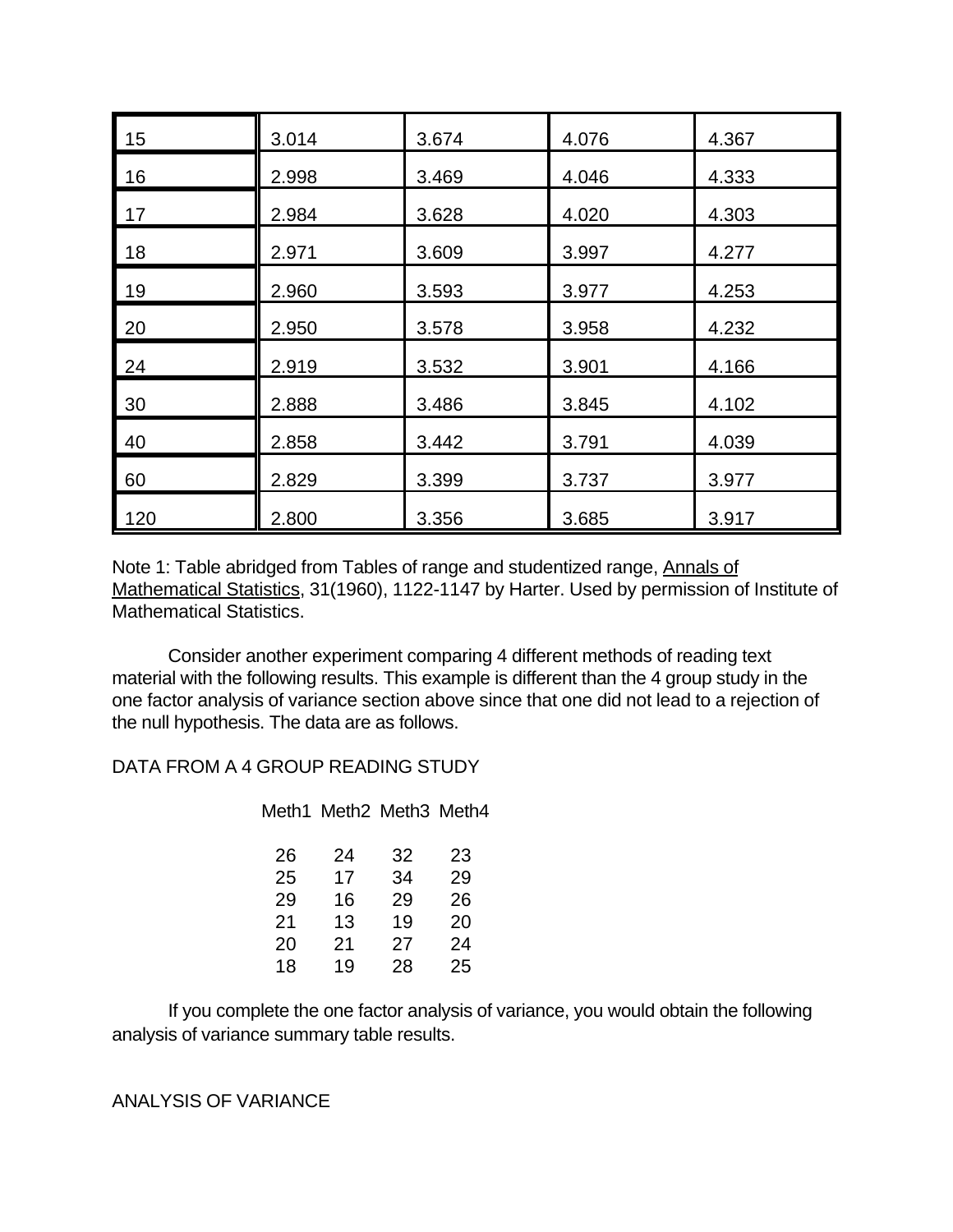| SOURCE            |    | DF     | SS    | ΜS           | р          |
|-------------------|----|--------|-------|--------------|------------|
| <b>METHODS</b>    |    | 3      | 297.5 | 99.2         | 5.79 0.005 |
| <b>ERROR</b>      | 20 |        | 342.5 | 17.1         |            |
| <b>TOTAL</b>      | 23 |        | 640.0 |              |            |
|                   |    |        |       |              |            |
|                   |    |        |       |              |            |
| <b>LEVEL</b>      | n  |        | MEAN  | <b>STDEV</b> |            |
| Meth1             | 6  | 23.167 |       | 4.167        |            |
| Meth <sub>2</sub> | 6  | 18.333 |       | 3.882        |            |
| Meth <sub>3</sub> | 6  | 28.167 |       | 5.193        |            |
| Meth4             | 6  | 24.500 |       | 3.017        |            |

From the analysis of variance summary table, the F ratio of 5.79 and the p value (less than .05) allow us to reject the overall null hypothesis. Thus, we conclude that there are some differences in the population means. But, again, where exactly are these differences? The Tukey test will help. Again, we need to follow the steps from the first example. See below.

1. Order the means. The "method group" is below the mean.

| 28.167 | 24.5  | 23.167 | 18.333            |
|--------|-------|--------|-------------------|
| Meth3  | Meth4 | Meth1  | Meth <sub>2</sub> |

2. The standard error is found as follows.

Standard Error = Sqrt [ 17.1 / 6 ] = Sqrt [2.85] = **1.688**

3. We need to calculate all the Q values starting with the largest difference between 2 means and working our way down to the smallest difference in 2 means.

> Q1 = (28.167 - 18.333) / 1.688 = **5.82516** <--- Compares 3 and 2 Q2 = (24.5 - 18.333) / 1.688 = **3.65302** <--- Compares 4 and 2 Q3 = (28.167 - 23.167) / 1.688 = **2.96174** <--- Compares 3 and 1 Q4 = (23.167 - 18.333) / 1.688 = **2.86341** <--- Compares 1 and 2 Q5 = (28.167 - 24.5) / 1.688 = **2.17214** <--- Compares 3 and 4 Q6 = (24.5 - 23.167) / 1.688 = **0.789601** <--- Compares 4 and 1

- 4. The Q values range from 5.8 to .8. We now need to find the critical Q value from the table and the #G value will be 4 and the degrees of freedom value will be 20. From the table, the .05 value is 3.958.
- 5. Comparing the calculated values in 3 to the critical value in 4, only the first Q value of 5.82516 is larger than the critical value. Therefore, we conclude that there is only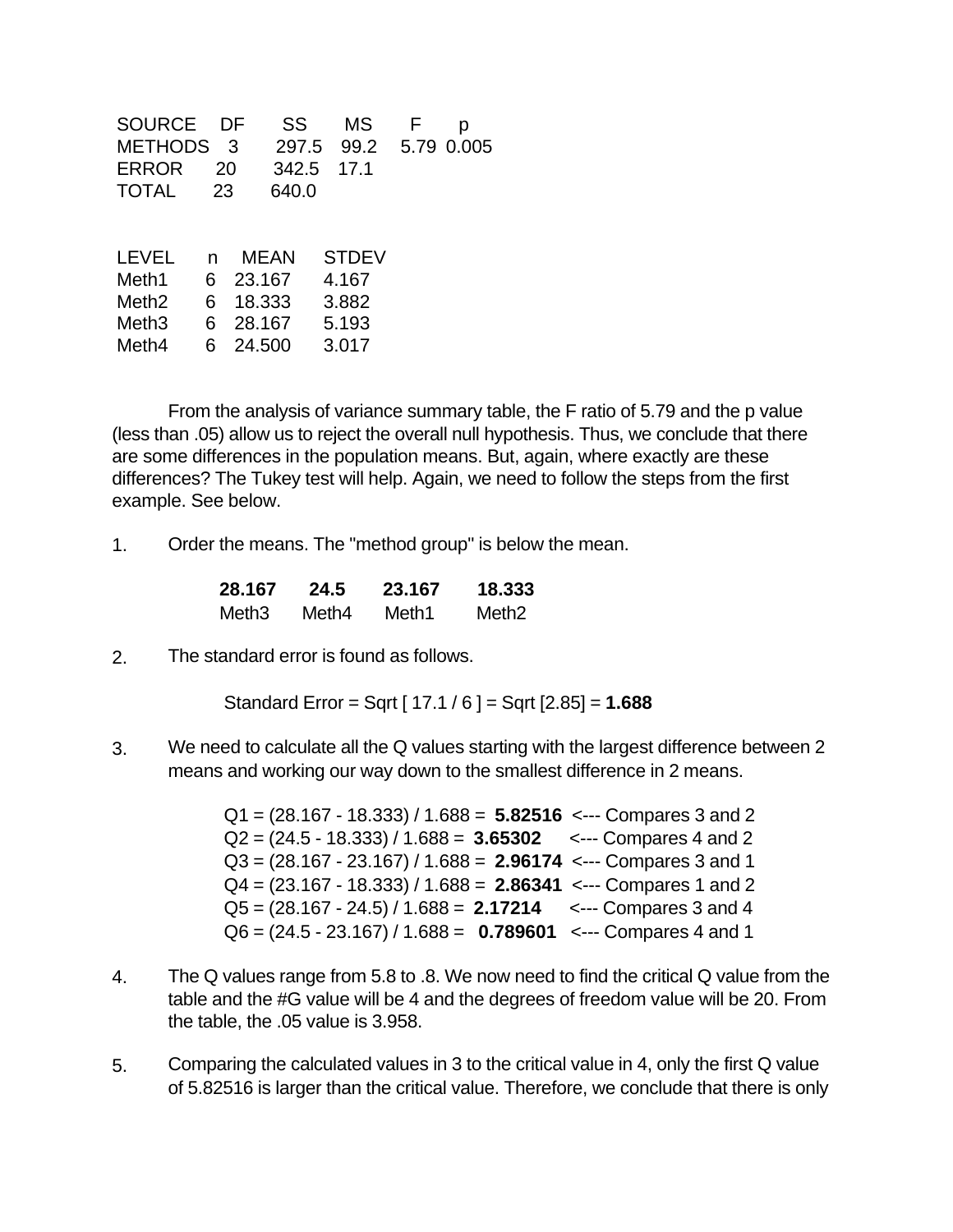a difference between population means 2 and 3 (methods 2 and 3). This also implies that method 4 is equal to method 2, method 1 is equal to method 3, method 1 is equal to method 4, method 2 is equal to method 4, and method 3 is equal to method 4. Of the 6 possible comparisons, only one appears to be significant.

#### Notes on Follow-up Tests

- 1. The need to conduct follow-up tests only exists if and when you reject the null hypothesis with your F ratio from the analysis of variance. In the literature, this is sometimes called the "omnibus" F test since you are, with one whack, testing to see if there are any differences in population means. If you retain, the analysis is over. Only in the case that you reject will you need to do follow-up tests.
- 2. The test illustrated above is called the Tukey test. In the literature, the Tukey test is called a "conservative" test. Recall from above that I said that if you reject the null hypothesis with the F ratio, that the largest difference in means will necessarily result in a significant Q value in your follow-up test. Well, I fudged the truth a little! Under certain circumstances, an F ratio that is **JUST BARELY SIGNIFICANT**  (that is, just big enough to reject) will not always show a significant Q value in the Tukey follow-up test. This would be confusing to say the least since the ominbus F test says there are differences and the Tukey follow-up tests says there are not. There are other follow-up tests where this problem will not be encountered. While other follow-up tests such as Scheffe and Newman-Keuls will not be discussed here, the interested reader should consult a more advanced book to obtain information on these alternative tests (see Glass and Hopkins, 1984 for example).
- 3. As was mentioned at the beginning of this section, follow-up tests apply not only to one factor analysis designs but also to multi-factor designs. What has been discussed above only presents the simplest case scenario as an introduction to follow-up techniques. Again, consult more advanced books for additional information.

### **Two Factor Analysis of Variance**

In the one factor section above, I outlined the steps involved in using ANOVA to test a null hypothesis of the equality of several population means in a one independent variable experiment or study. Suppose that you wanted to do experiments to see the impacts of type of instructional method on performance, and type of feedback on performance. One way to do this is to first conduct one experiment manipulating the first independent variable and see what happens. Then, you could conduct the second experiment and see what happens. By examining the results from both studies, you will get some idea about the impacts of these two independent variables.

However, there are some disadvantages with the above approach. First of all, you will need to do two separate experiments and doing two is obviously more time consuming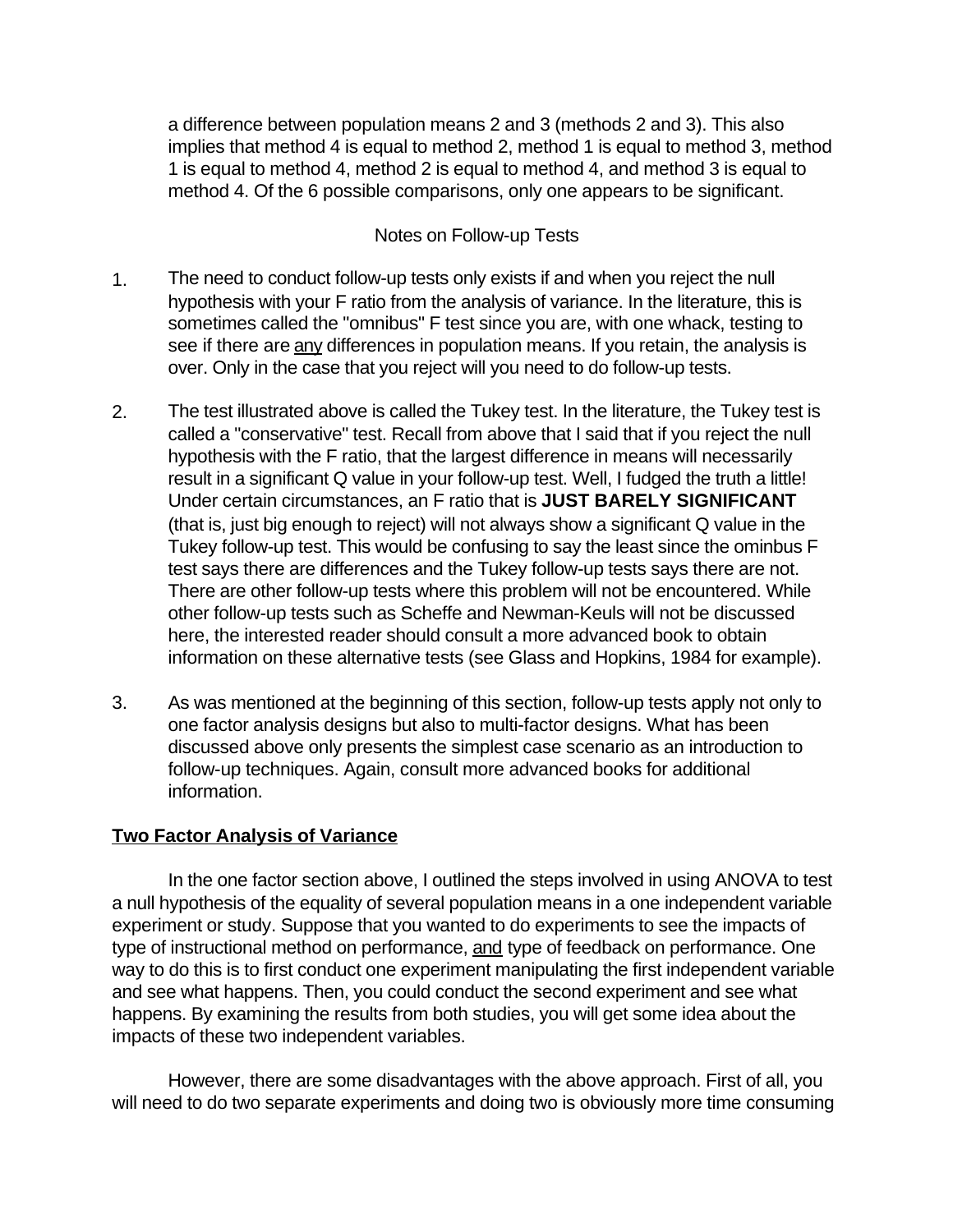and resource depleting than doing only one investigation. Since it is becoming increasingly difficult to do experiments at all, the more you have to do the worse off you probably will be. Secondly, one of the problems of doing two separate studies is that it is possible that the two independent variables work together in some special way such that using one particular method of instruction coupled with one particular feedback strategy might produce an overall benefit in performance that would not be evidenced by another combination of teaching method and feedback method. However, if you do two separate studies, there is no way to discover such a possibility since you are only manipulating one independent variable at a time. Thus, there is one type of information that is not available when you manipulate two independent variables, each one in its own separate experiment. We call this special type of information an **INTERACTION**; to be discussed shortly.

What we need as a solution to both of the above problems is a way to conduct one study and manipulate both independent variables at the same time. Many studies are like that and the name for such an investigation is called a **TWO FACTOR DESIGN**. In analysis of variance, a two factor ANOVA is simply where two independent variables have been manipulated in one investigation and the results have been analyzed by analysis of variance techniques. I will present a fairly brief overview to the two factor ANOVA and also, since the analysis becomes more complicated, show how Minitab can complete this analysis for us. I also want to introduce the concept of an interaction. Before moving on to a concrete data analysis example, I want to illustrate how the data can be summarized over the two factors in table form and in graph form.

|                 | <b>Level of Factor B</b> | <b>Means</b> |  |
|-----------------|--------------------------|--------------|--|
|                 |                          |              |  |
| Level of        |                          | 10           |  |
| <b>Factor A</b> |                          | 10           |  |
| <b>Means</b>    | 11                       |              |  |

What if you had a two factor design with Factor A and Factor B and the table of cell means looks like the following. The cell means have been slightly highlighted.

Factor A has two levels: 0 and 1, and Factor B has two levels: 0 and 1. Assume that some people have been randomly assigned to each of the cells and the **mean performance** for each cell is indicated (all 10's in this case). The row means of 10 for both levels 0 and 1 on Factor A indicate that performance is the same for level 0 and level 1. The independent variable A seems not to make any difference. The same thing applies to Factor B in that the mean down the first column (level 0 on Factor B) is the same as the mean down the second column (level 1 on Factor B). Again, independent variable B seems to have no impact. What would a graph of these data look like? Well, look at the top of the next page for that illustration. The way this graph is drawn is as follows. First, I let the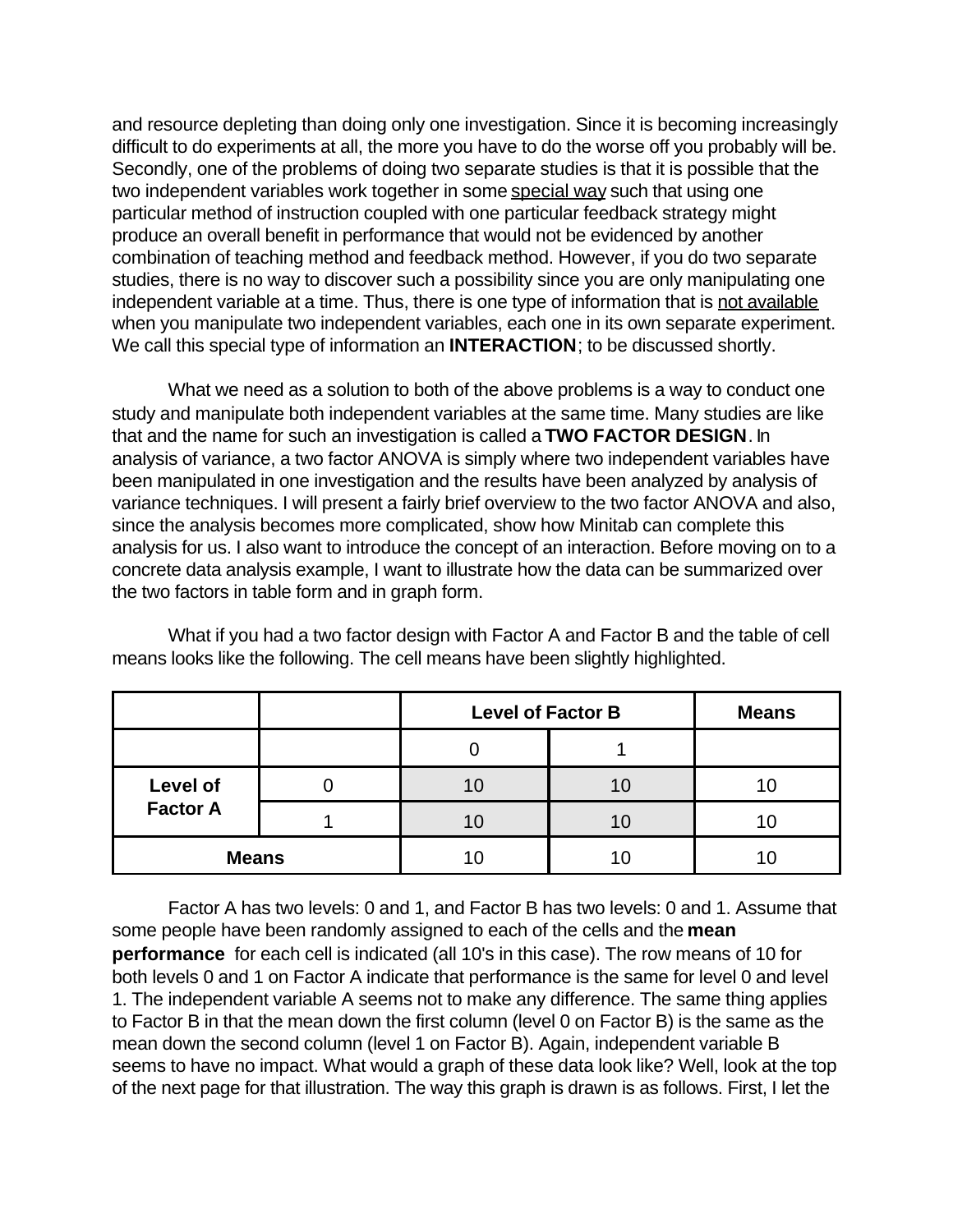baseline be one of the two independent variables or factors; in this case, I let the baseline be Factor A. Since there are 2 levels of A, I have put tick marks on the left side for level 0 and on the right side for level 1. The vertical axis will be the dependent variable; mean on the outcome variable (test scores, heights, speed, or whatever). Finally, to indicate Factor B, I have let lines in the graph do that, one for level 0 on Factor B and another line for level 1 on Factor B. The solid line in the graph is for the Factor B level 0 data; at A0 a point is raised to a value of 10 (from the data table) and at A1, another point is raised to a height of 10. Thus, the B0 line is flat. The B1 line (dashed) is the same in this case; at A0 = 10 and at A1 = 10. Although these two lines are in the same exact location, I have separated them slightly just for visual effects.

To interpret the data using the graph, we would look at the **average heights** of the A0 and A1 dots. In both cases on this graph, the two dots at A0 average to 10 and the two dots at A1 also average to 10; thus, we conclude that Factor A has no impact. To examine the impact of B, we average the two dots on each line; for B0 line and for B1 line. Since both dots on both lines average to 10, we conclude that there is no dependent variable impact difference due to B. What we have here is a classic case of "nothing working"!



Consider this second example.

|  | <b>Level of Factor B</b> | <b>Means</b> |  |
|--|--------------------------|--------------|--|
|  |                          |              |  |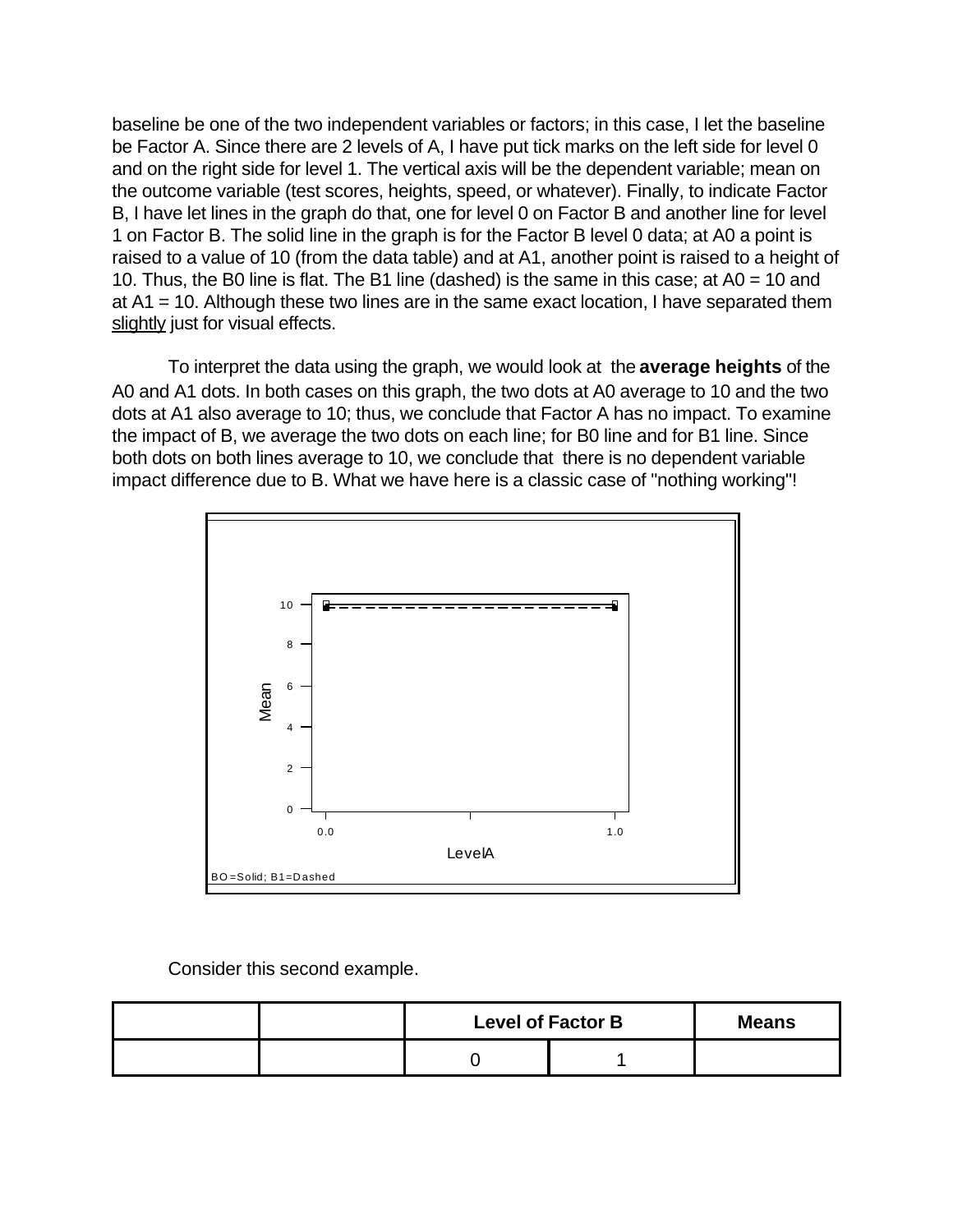| Level of        |  |     |     |    |
|-----------------|--|-----|-----|----|
| <b>Factor A</b> |  |     |     |    |
| <b>Means</b>    |  | 5.′ | /.ს | ه. |

In this case, performance on Factor A level 0 is 10 (row mean) compared to a row mean of 5 on level A1. Thus, since the row means are different, it appears that Factor A has some impact. However, for Factor B, since the column means are the same, it appears that there is no impact based on manipulating independent variable B. As a graph, it would look like the following.



The different levels of the dots above A0 and A1 indicate that Factor A has an impact with A0 being better, but since the two B lines (B0 and B1) are the same, it appears that Factor B has no effect. Thus, one of the two independent variables seems to have an impact.

Look at a third example.

|                 | <b>Level on Factor B</b> | <b>Means</b> |                |
|-----------------|--------------------------|--------------|----------------|
|                 |                          |              |                |
| Level on        |                          | O            | $^{\prime}$ .5 |
| <b>Factor A</b> |                          |              |                |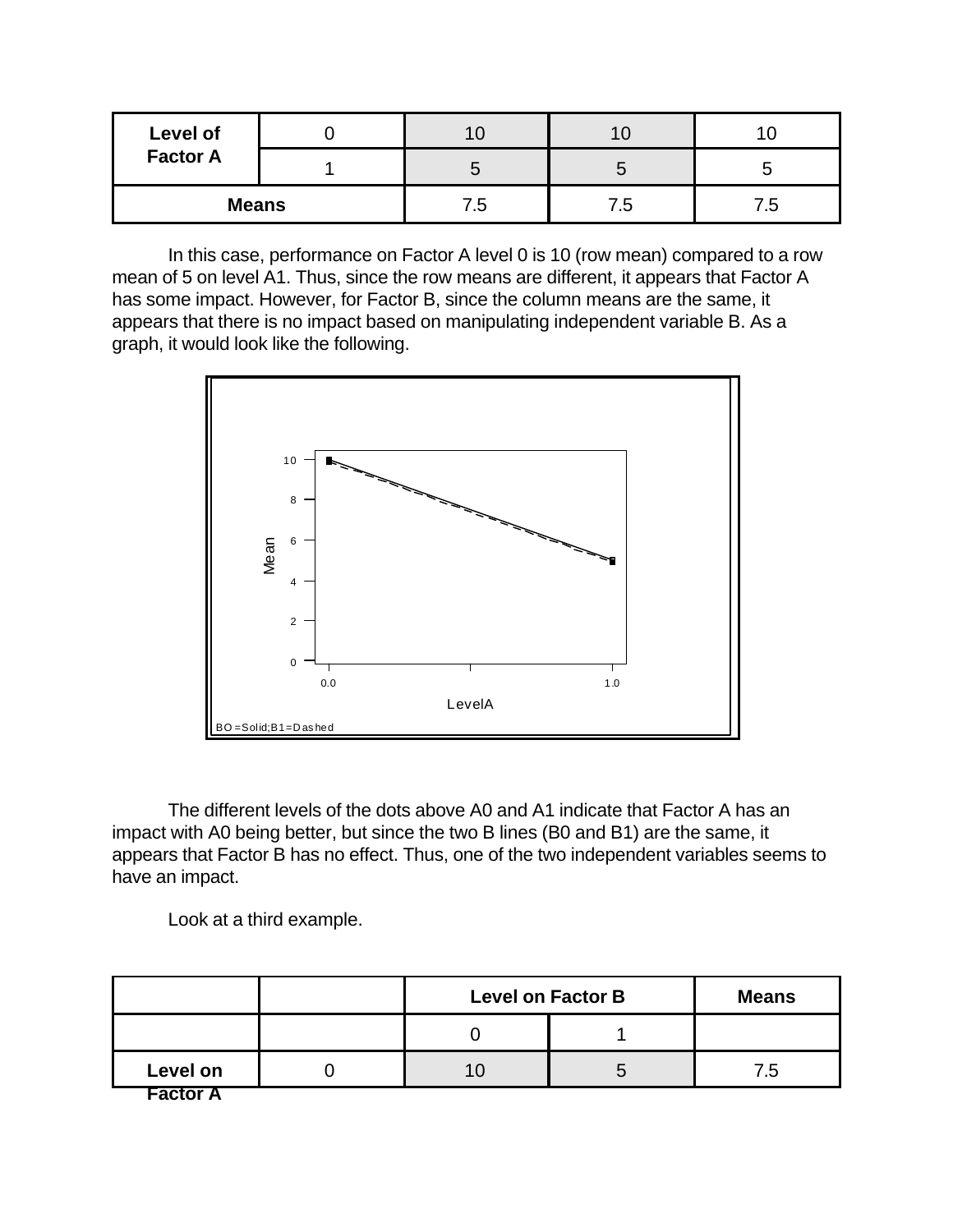| <b>Means</b> |  | U.J |
|--------------|--|-----|

Here, both the row means (A0 and A1) are different and the column means are different (B0 and B1) so it appears that both Factors A and B have an effect. Look at the graph at the top of the next page.



Here, the general heights of the dots above A0 are higher than for A1 (averages of 7.5 and 3.5 respectively) and therefore there seems to be some impact due to Factor A. Also, the lines for B0 and B1 (averages of 8 and 3 respectively) seem to be at different levels (with the B0 line being higher) so there appears to be some impact due to Factor B.

Consider this final example.

|                 | <b>Level of Factor B</b> | <b>Means</b> |                |
|-----------------|--------------------------|--------------|----------------|
|                 |                          |              |                |
| Level on        |                          |              | 7.5            |
| <b>Factor A</b> |                          |              | $^{\prime}$ .5 |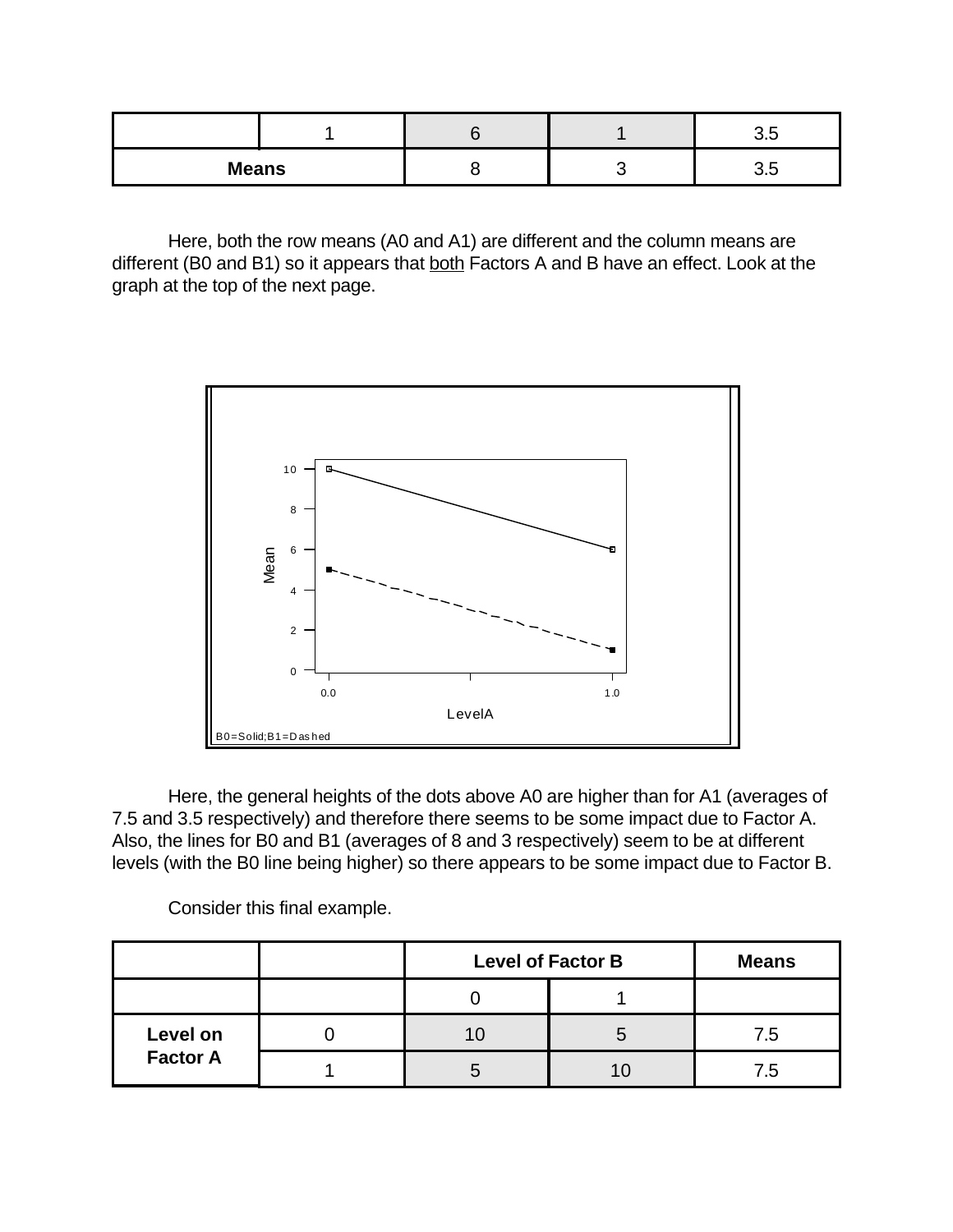| .<br>IVI<br>means | $\sim$<br>__ | . . | $\sim$<br>$\sim$ |
|-------------------|--------------|-----|------------------|
|-------------------|--------------|-----|------------------|

Note from the table that there are no differences between the row means (both 7.5) indicating that there is no impact due to Factor A, and there are no differences between the column means (both 7.5) indicating there is no impact due to Factor B. But, look at the graph. Something is going on! Here we see the classic case of what is called an **interaction**. An interaction is something that appears to be going on between the two factors that does not show up on either factor separately. For example, if you are talking about maximizing performance, then the best performance occurs either when method A1 is combined with B1, or when method A0 is combined with B0. If you happen to be in the A1 B0 or A0 B1 combination, performance is much lower. So, which level on Factor A you should be assigned to or which level of Factor B should you be assigned to? It all depends! To answer which level on A you should be assigned to maximize your performance depends on which level of B you will have. Therefore, stating what happens in terms of producing better performance cannot be done unless you take both independent variables into account. This is what an interaction means: which level of A is best depends upon which level of B you are at. Here is the graph of the data.



This is the famous X type interaction pattern. Clearly, the lines are not parallel. In the literature, this type of a pattern is also called **"disordinal"**. Disordinal simply means that the lines cross over at some point. Interpretatively, this means (in this case) that at A0, B0 is best but at A1, B1 is best. So, from A0 to A1, there is a switch in which level of B is better. The graph at the top of the next page shows a different type of an interaction, one where the lines are not parallel but, do not cross over each other.

Notice for this graph, that the lines are not parallel. That is the key to having an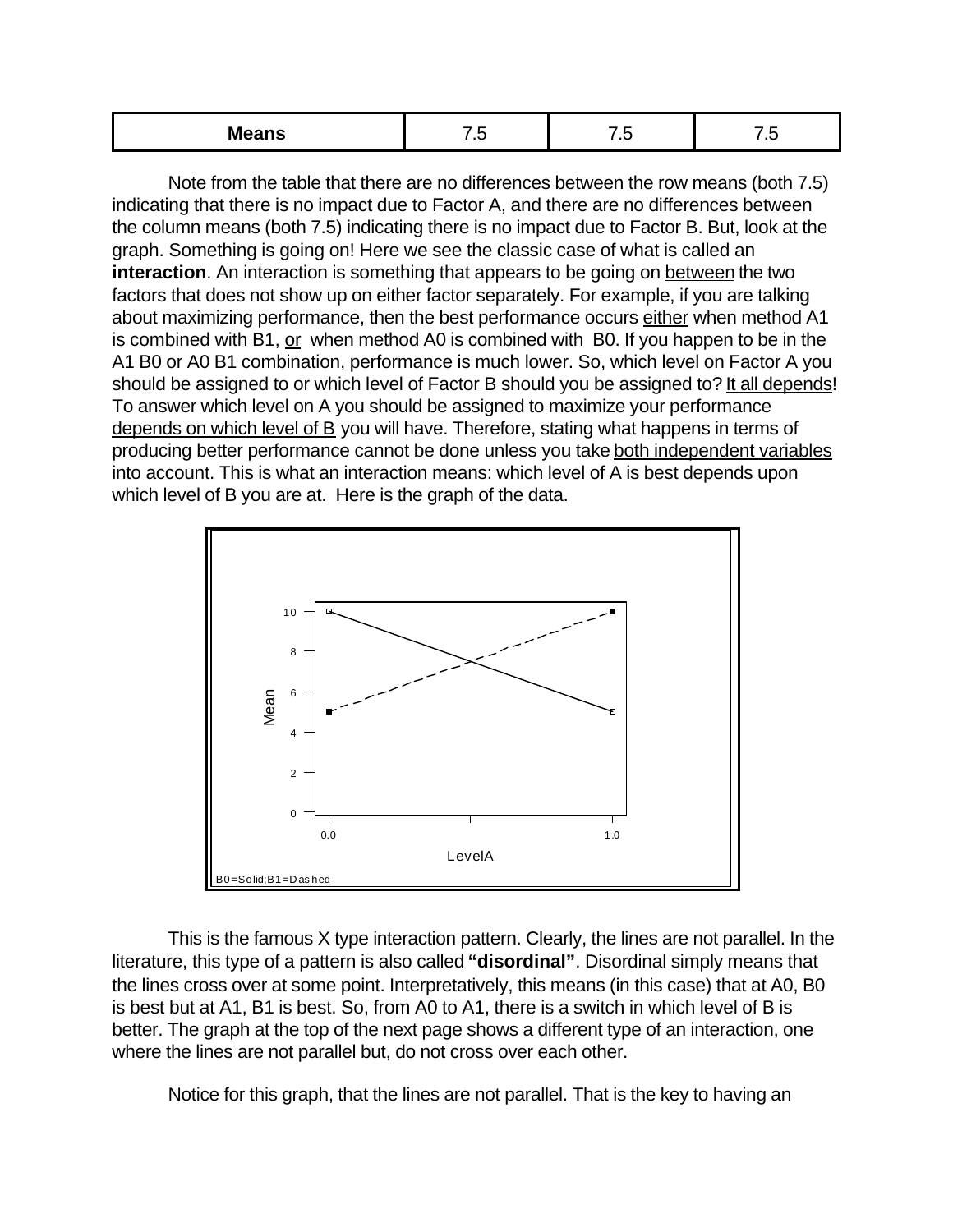interaction present in the data. But, this graph as mentioned above is different in that the lines do not cross one another. In fact, in this case, if you asked which level of B you should be assigned to, it does not matter in one sense in that B0 is always better (the B0 line is always higher than the B1 line), no matter which level of A you happen to be in. However, it should be clear that the difference between B0 and B1 is much smaller at A0 than it is at A1. Thus, we see a differential difference in performance between A0 and A1 clearly dependent on which level of B you are in. While B0 is always best, the best **combination** is being in A1 and B0 together.



Now let's work through a simple two way or two factor ANOVA problem. Recall in the one factor model, we evaluated one final F ratio to determine whether to retain or reject the null hypothesis. In that type of design, there was only one F ratio. But, in the present case, not only have we added a second independent variable and need to decide whether to retain or reject a null hypothesis related to it, there also is the problem of testing to see if there is an interaction or not. Thus, in the two factor ANOVA, we will go from finding one F ratio and testing one null hypothesis, to finding three F ratios and three null hypotheses.

What if you had what we call a two by two design where there are two independent variables and two levels on each. After the study is completed, you have data on some criterion measure and also you know which particular combination of level on Factor A and level on Factor B each person was in. The data are presented below.

|  | <b>Level on Factor B</b> | <b>Means</b> |  |
|--|--------------------------|--------------|--|
|  |                          |              |  |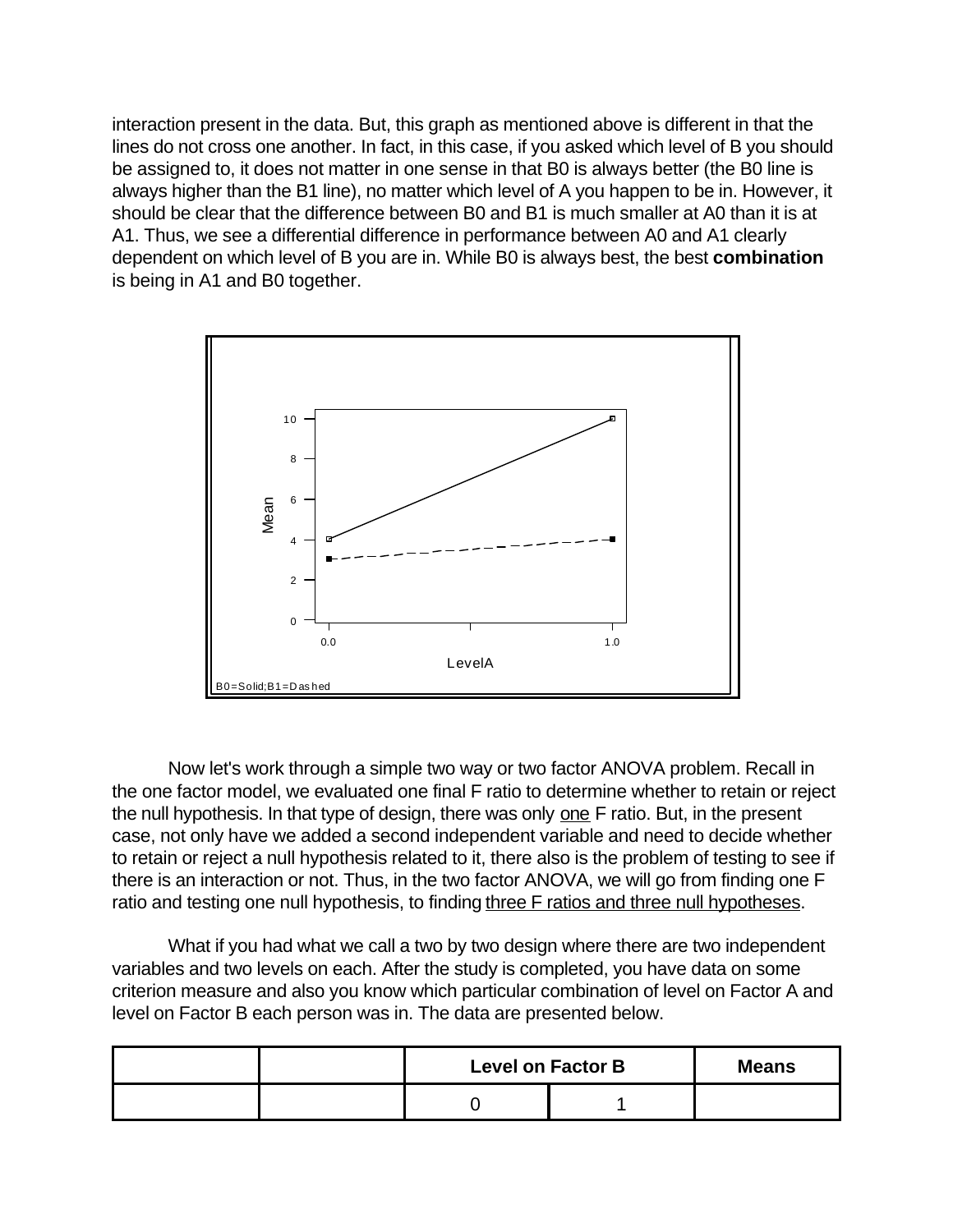| Level on<br><b>Factor A</b> | Ü | 15, 16, 13, 10, 10<br>$,11: M=12.5$ | $7,8,5,8,5,3$ :<br>$M=6$          | 9.25  |
|-----------------------------|---|-------------------------------------|-----------------------------------|-------|
|                             |   | $9,10,8,5,8,5$ :<br>$M = 7.5$       | 13, 17, 14, 12, 12<br>$,10: M=13$ | 10.25 |
| <b>Means</b>                |   | 10                                  | 9.5                               | 9.75  |

Again, the slightly shaded section of the table represents the 4 cell means. I have put the data in each cell plus I have boldfaced the means of the cells (12.5,6,7.5, and 13). Also, note that the row (9.25,10.25) and column (10,9.5) means are bolded at the side and bottom. The value at the lower right corner (9.75) is called the grand mean; ie, the mean of all the data. Here is a graph of the cell means.



From the looks of the graph, it appears that we have one of these interaction situations; in fact, it looks like this is a disordinal pattern. Could this be a case where there are no A and B effects but only the interaction is present? We will see.

The computational procedures for the two factor ANOVA are essentially the same as for the one factor ANOVA. Let's consider the overall plan of attack for our analysis. First, we need to combine the data from all the cells into a stacked (or total) set and then obtain the sum of the squared deviations around the grand mean of 9.75. This will be SS TOT. Then, since the rows represent the "Factor A" effect, we obtain the sum of the squared deviations of each row mean from the overall grand mean (9.25 - 9.75,10.25 - 9.75). This will be our SS ROWS. Then, since the columns represent the "Factor B" effect, we obtain the sum of the squared deviations of each column mean from the overall grand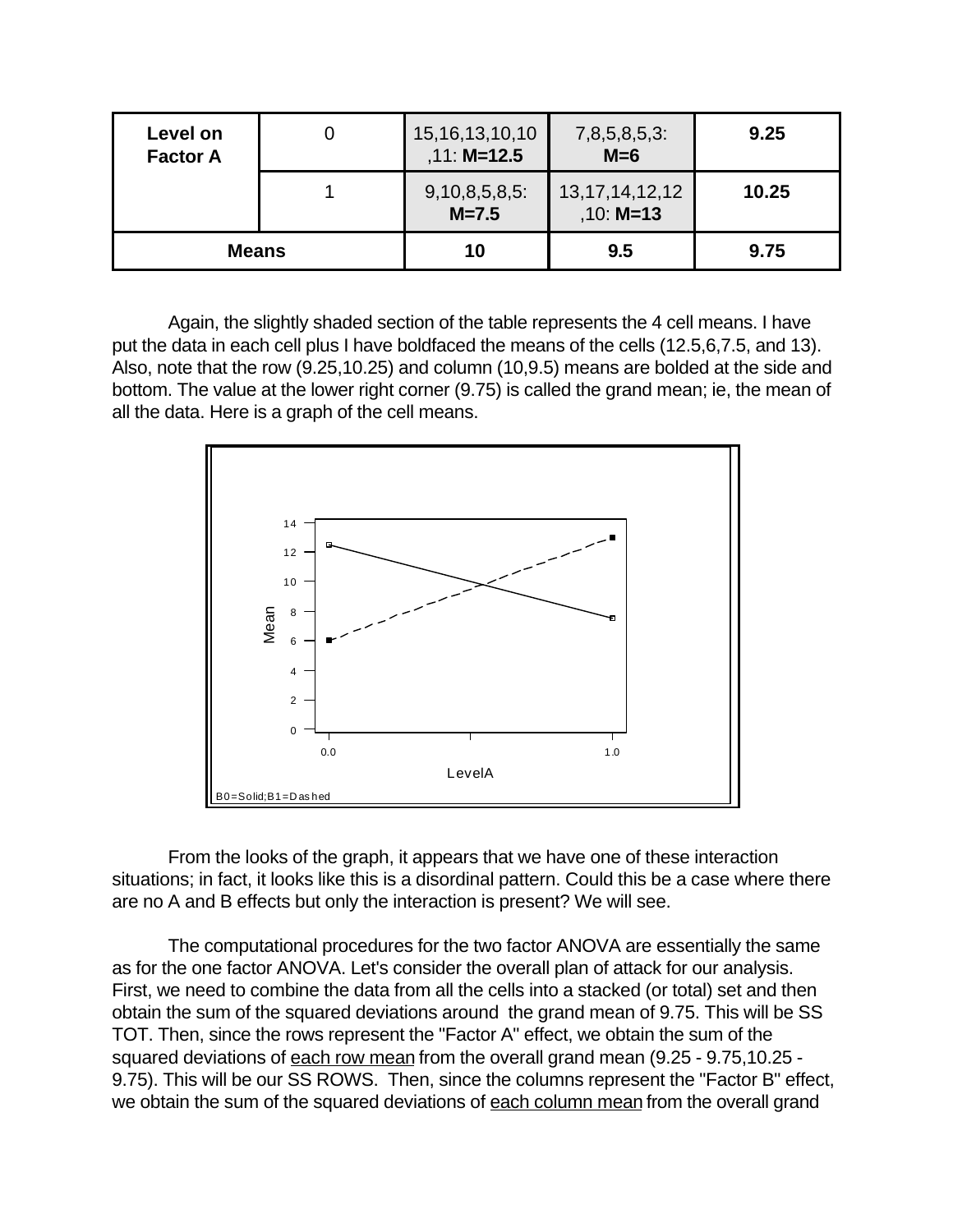mean (10 - 9.75,9.5 - 9.75). This will be our SS COLS. The next step is to obtain the sum of the squared deviations around the mean of each separate cell and this will be our SS WG. Finally, we can add together the SS ROWS + SS COLS  $+$  SS WG terms. The difference between this sum and the SS TOT will be the part attributable to the interaction, SS INTERACTION. The model in a two factor ANOVA is as follows.

### **SS TOT = SS ROWS + SS COLS + SS INTERACTION + SS WG**

The rows will be our A factor, the columns will be our B factor and the interaction will be our test of whether the lines are parallel or not. As usual, the SS WG is our error term. Look at the analysis of variance output from Minitab for this problem.

ANALYSIS OF VARIANCE FOR THE TWO FACTOR DESIGN

| Source | DF.       | SS.           | MS.                           | $\mathsf{H}$ |  |
|--------|-----------|---------------|-------------------------------|--------------|--|
| FactA  | $1 \quad$ |               | 6.000 6.000 1.17 0.293        |              |  |
| FactB  | $1 \quad$ |               | 1.500 1.500 0.29 0.595        |              |  |
| A*B    |           |               | 1 216.000 216.000 41.94 0.000 |              |  |
| Error  | 20        | 103.000 5.150 |                               |              |  |
| Total  | 23.       | 326.500       |                               |              |  |
|        |           |               |                               |              |  |

In this type of two by two design, the F ratio for FactA is obtained by dividing the MS for FactA by the ERROR MS  $(6/5.15 = 1.17)$ . The F ratio for FactB is obtained by dividing the MS for FactB by the ERROR MS  $(1.5 / 5.15 = .29)$ . Finally, for the interaction F ratio, we divide the MS for Interaction by the ERROR MS (216 / 5.15 = 41.94). Note in this case that the MS terms are all divided by the same MS error term. This is not true in all ANOVA designs but it is true in our completely randomized two factor design. To make the decisions about whether to retain or reject each null hypothesis, we need to have a critical 95th percentile rank value from the appropriate F distribution with the appropriate degrees of freedom. In this case, the same F distribution with 1 and 20 degrees of freedom is used for each test. Again, we can let Minitab read off this tabled value for us.

## MTB > **invcdf .95;** SUBC> **f 1 20.** .9500 **4.3513 <----- Critical F value**

Any obtained F value that is equal to or larger than 4.3513 will produce a rejection of the null hypothesis. Also, as a shortcut, recall that we can look at the p value and if that p value is = .05 or less, then we can reject the null hypothesis. In the present case, only the interaction term has a p value that is equal to or less than .05 and therefore it is the only null hypothesis that we can reject. The null hypothesis for the interaction is that the lines are parallel. Neither Factor A nor Factor B alone make any difference but, in combination, there is an interaction. What this means is that which level of A is best depends upon which level of B one is at.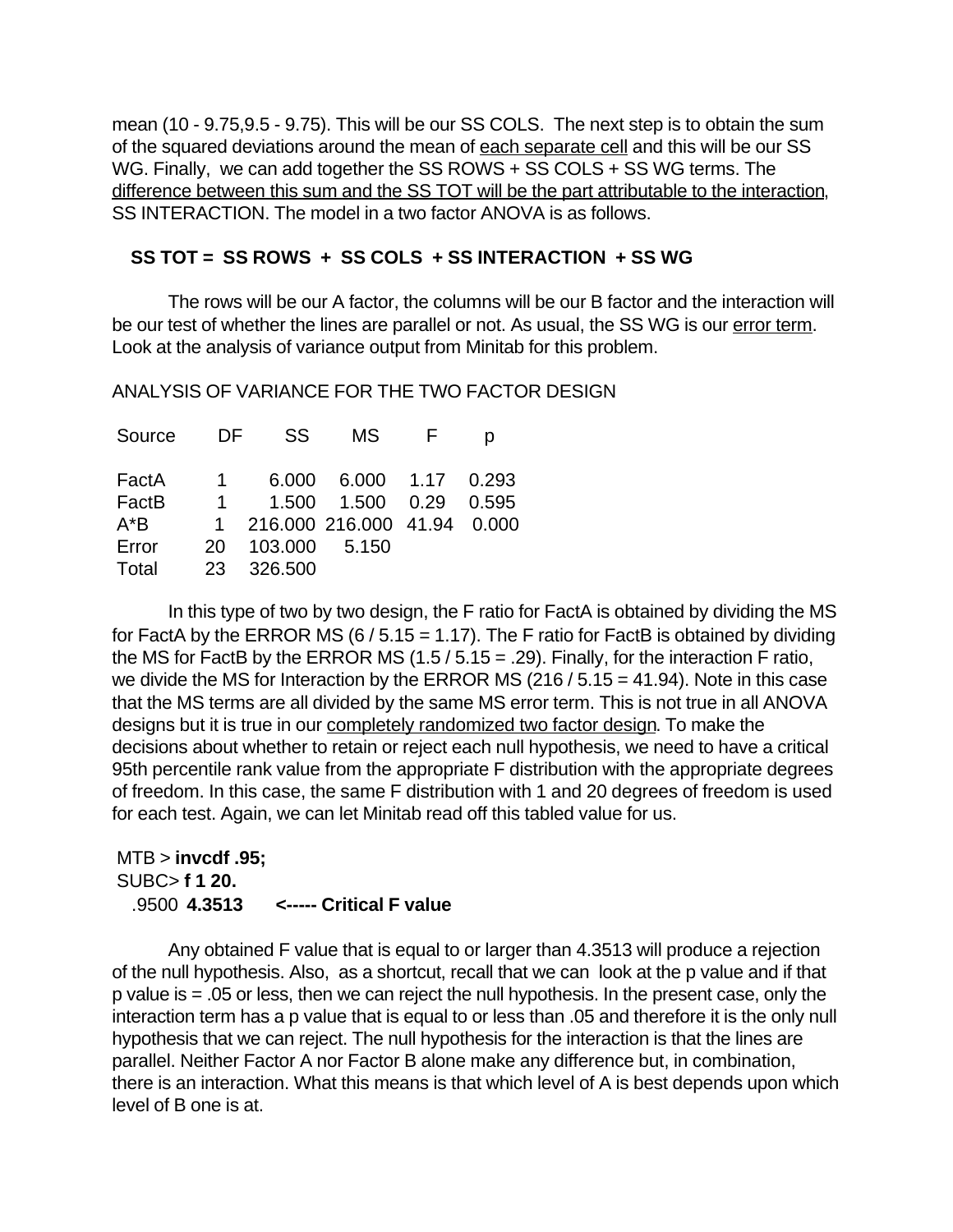Let's look quickly at a second example. Again, assume a two by two design where persons have been randomly assigned to one of the four cells. One independent variable is the instructional method and the second independent variable is the type of reinforcement given. The data look as follows.

|                             |  | <b>Level on Factor B</b>                      | <b>Means</b>                         |        |
|-----------------------------|--|-----------------------------------------------|--------------------------------------|--------|
|                             |  | O                                             |                                      |        |
| Level on<br><b>Factor A</b> |  | 13, 16, 14, 11, 9, 1<br>$0,8: M=11.571$       | 12, 10, 9, 9, 11, 8,<br>$6: M=9.286$ | 10.429 |
|                             |  | 22, 21, 24, 19, 17,<br>20,18:<br>$M = 20.143$ | 6,4,4,8,7,5,3: M<br>$= 5.286$        | 12.714 |
| <b>Means</b>                |  | 15.857                                        | 7.286                                | 11.571 |

A graph of the data is as follows.



Since the B0 line is higher than the B1 line, there probably is an effect due to Factor B. This can also be seen in the large difference in the column means (15.8 and 7.2). There also appears to be an "ordinal" pattern since the lines are not parallel and do not cross. We will wait to see if there is any impact due to Factor A since the difference in the row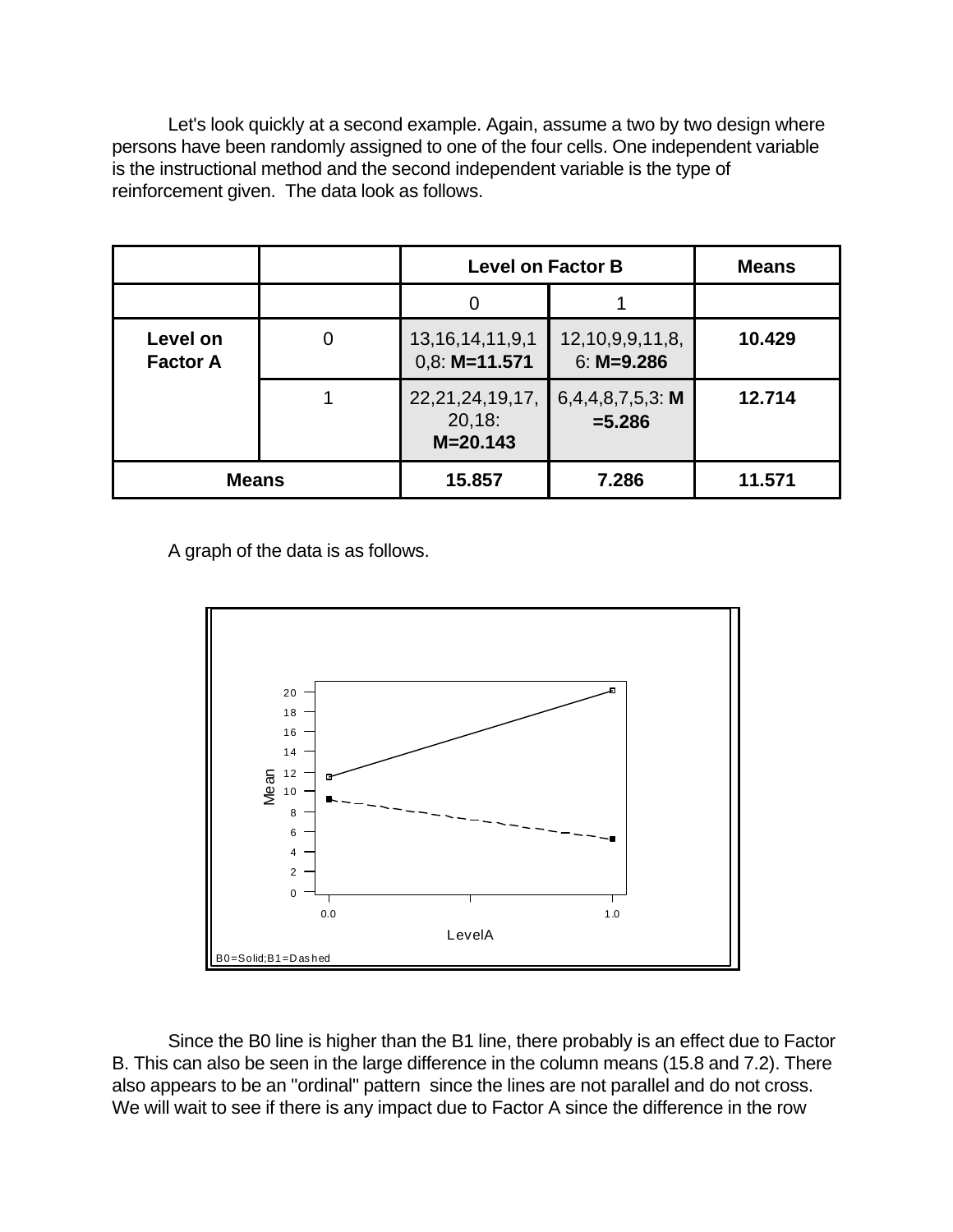means (10.4 and 12.7) is not as large as for the column means. Here are the results from the analysis of variance.

#### ANALYSIS OF VARIANCE FOR THE PERFORMANCE DATA

| Source  | DE.          | SS.    | MS.                 |      |       |
|---------|--------------|--------|---------------------|------|-------|
| Method  | 1.           |        | 36.57 36.57         | 6.89 | 0.015 |
| Reinf   | $\mathbf{1}$ |        | 514.29 514.29 96.86 |      | 0.000 |
| Met*Rei |              |        | 276.57 276.57 52.09 |      | 0.000 |
| Error   | 24           | 127.43 | 5.31                |      |       |
| Total   | 27           | 954.86 |                     |      |       |

Using the p values as our guide, it appears that all of the F ratios are of a size that we should reject the null hypothesis in each case. We could have found the critical 95th percentile rank F value for 1 and 24 degrees of freedom also as a way to determine whether to retain or reject the null hypotheses. Any F ratio that is 3.0088 or larger will produce a rejection of the null hypothesis.

 MTB > **invcdf .95;** SUBC> **f 3 24.** .9500 **3.0088**

Even though Factor B has an effect with B0 being better, the more interesting finding is the interaction that shows that the difference between the B0 and B1 lines is much greater at level A1 than at A0. It appears that the types of reinforcement do not make much of a difference for the first instructional method (Factor A level 0) but, makes a large difference if the second instructional method is used. In fact, if almost looks as if the first reinforcement method (B0) **elevates** performance whereas the second reinforcement method (B1) actually **depresses** performance. Overall, I think the message is to stay away from the second type of reinforcement!

Before leaving both the one factor and two factor analysis of variance designs, it should be mentioned that designs can be more complex than two factors. There can be 3 or more factors too! In addition, while I have concentrated on completely randomized designs, where people are randomly assigned to each cell in our design, other designs can have the same people operate under more than one condition. For example, we could have a design where there is an experimental and a control condition (random assignment to each of these) but then have each person provide a pretest and a posttest score. The pretest and posttest scores obviously are based on the same people. Factors where the same people perform at the different levels are sometimes called within subjects or repeated measures factors. In any case, these other types of designs call for a more complex analysis using ANOVA and we do not have space here to explore these.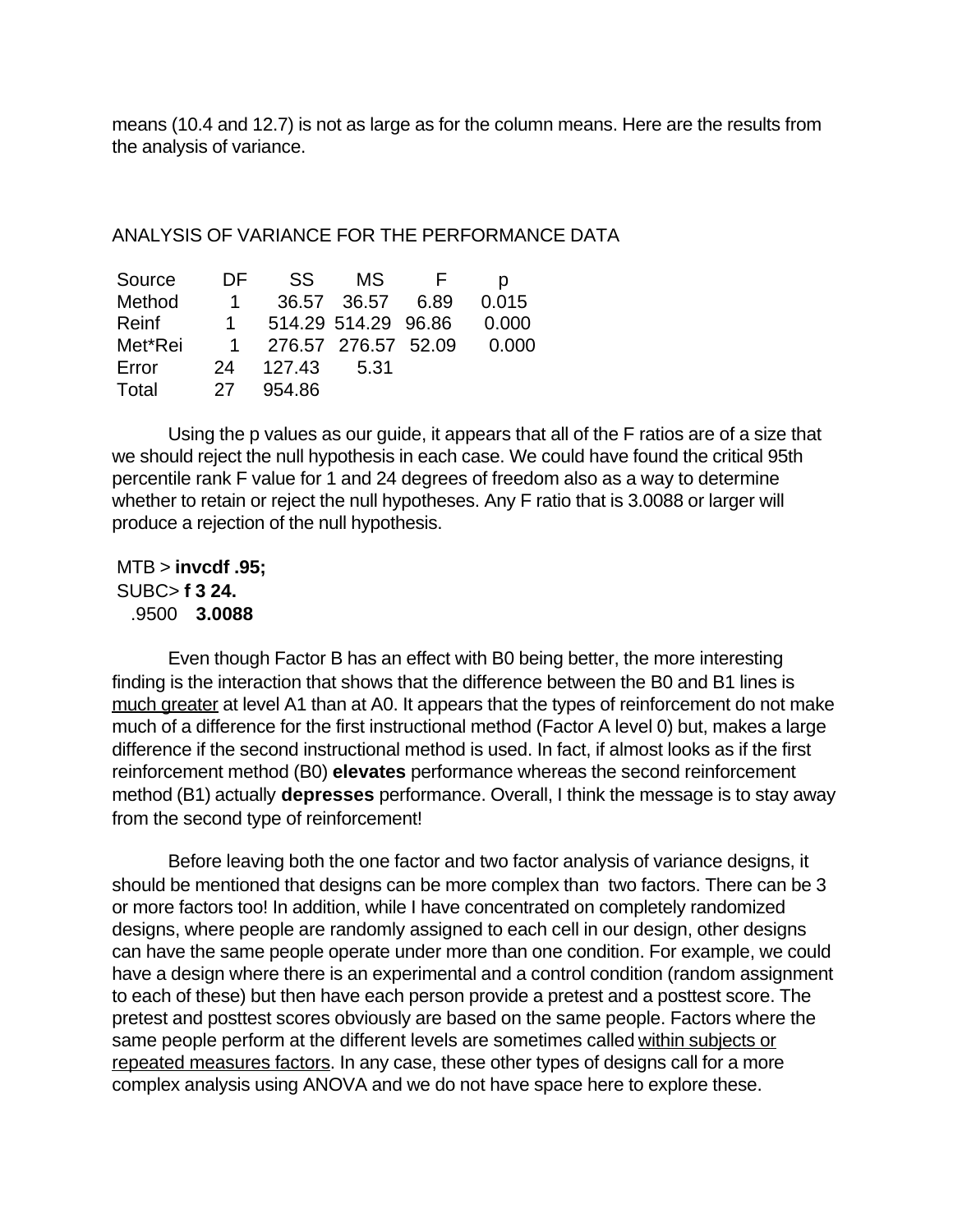Before moving on, it should be mentioned that ANOVA also has a set of assumptions for proper interpretation. These are very similar to those discussed in Chapter 18 on the "difference in means". Simply stated, people have to be randomly selected from the target populations and assigned randomly to the various conditions. Secondly, the populations have to be normally distributed with respect to the criterion measure. And last, the variances in the populations (on the criterion measure) also have to be equal. This last assumption (homogeneous variance assumption) is particularly important and violations of it can create serious misinterpretation problems.